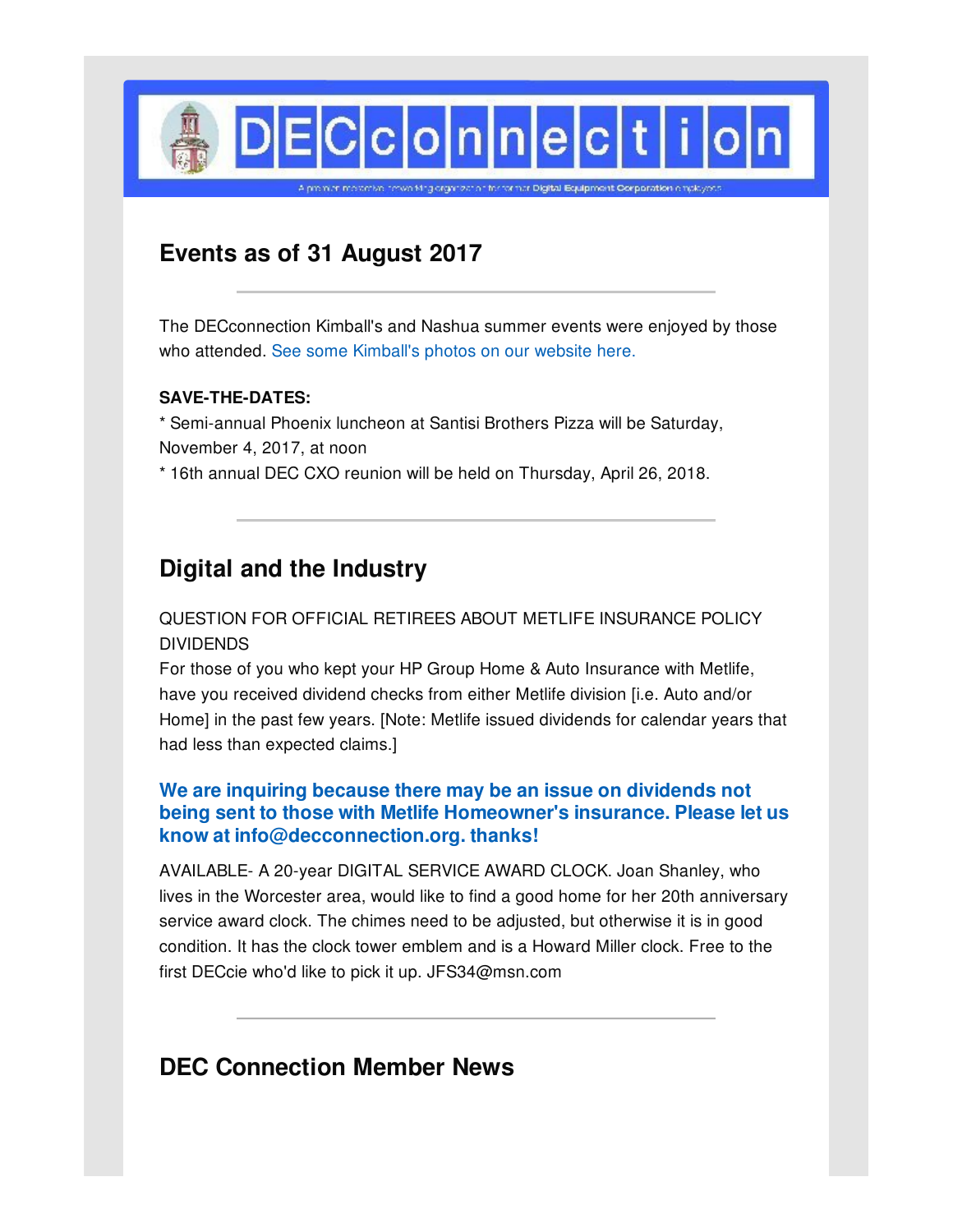Welcome to our new and renewing members during August: Ron Calabraro (NH), David Moccia (MA), Brian Tierney (FL) and Vic Valenti (MA).



Please RENEW your membership if you're due members check the Member Service Center (instructions below). Other readers, if you are enjoying our e-newsletters please consider joining and sending in a brief update on your activities for our newsletter. Here is how to join or renew:

#### **Membership Renewal Procedure**

• Click link to see if your membership is current in our [Member](http://www.decconnection.org/msclogin.php) Service Center and pay online with a credit card. If you have paid dues since 2010 you will be there use the email address we have on file - no leading or trailing spaces - email ava@decconnection.org for help.

• You can also join us (or renew) at Join the DEC [Connection](http://www.decconnection.org/join-online.htm) online!

• You can send personal checks made out to DEC Connection to Nancy Kilty, 33 Forest St. Unit 416, Lexington MA 02421.

• If you prefer to use your PayPal account directly (not via our website), use our payment address: registrations@decconnection.org - do NOT use any Board member's personal email address.

#### **DEC Connection Member NewsBytes**

Please send your update to: [ava@decconnection.org](http://www.decconnection.org/newsbytes.htm) See our NewsByte archive page.

#### **Change in Publication Schedule**

Starting with the next issue, we will be publishing this newsletter every 2 months. We'll continue to send notices as needed for announcements and events.

#### **Sad News Department**

We send condolences to friends of Tracey R. Greenwood, former Security Manager at Digital for 20 years, and friends of Karin White, who worked in Colorado Springs on the DirecTV contract for many years. Details are on our [Memorial](http://www.decconnection.org/memorials.htm) Page.

## **Website [Features](http://www.decconnection.org) and Updates**

■ Where to Donate your Digital [Equipment](http://www.decconnection.org/DECdonations.htm) gear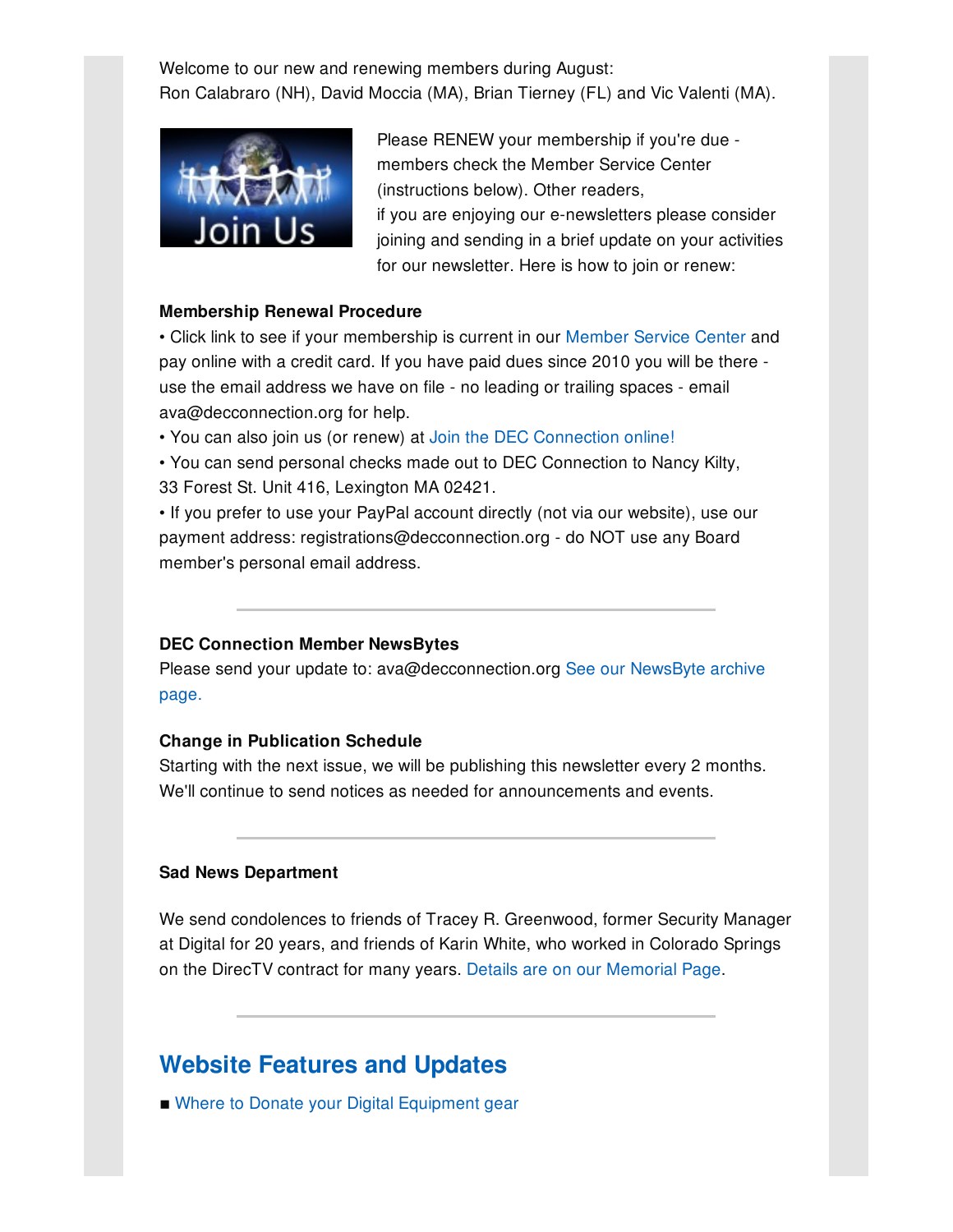■ The PBS video of the documentary about Ken and the history of DEC, **Digital\_Man/Digital\_World**, is available online (\$25+s/h) from the PBS store: http://www.shoppbs.org/product/index.jsp? productId=13315614 It's a wonderful hour-long nostalgia trip. Enjoy!



**For those who prefer to watch the free version on their computers**, the URL is: Link to Ken [Olsen/Digital](http://video.wfyi.org/video/2282149336/) Video

■ Use your [MEMBER](http://www.decconnection.org/msclogin.php) SERVICE CENTER! Use the gold Member Login button if you have paid dues since 2010. There are queries to find members in your area, and forms to submit to update your profile, send your news, DEC stories, and business listings for our public online yellow pages. You can check your dues status and renew your membership online. You can email a small photo for your profile, access or request membership in our LinkedIn Group, and send info for articles such as Featured Entrepreneur.

 $\blacksquare$  **[DEC Stories]** submitted by our members and readers - We are still collecting your unusual, humorous or just favorite DEC stories. Email them to webmaster@decconnection.org. [Click](http://www.decconnection.org/stories.htm) on this link.

- **Featured Member [Entrepreneur](http://www.decconnection.org/entrepreneur.htm)** Email ava@decconnection.org with details -
- 2-3 paragraphs about your business and your photo.
- **If you are a member you are entitled to join our [Linked In DECconnection** Group]. Request from LinkedIn to be added or email ava@decconnection.org.

## **Hewlett-Packard Alumni Association info (membership not required)** Thanks to Curt Gowan for sharing all of this valuable advice.

\* US - Medicare webinar presentations and Q-and-A: Medicare is much more complex than one would think... and there can be some expensive surprises. Both speakers are very experienced, succinct, and practical.

### <http://www.hpalumni.org/medicare>

- Part 1 -- Medicare Explained -- with Heads Up Warnings, by non-profit health insurance counselor Connie Corrales. - Part 2 -- Medicare for HP Retirees, by Aon Retiree Health Exchange analyst David Rew. - Part 3 -- Q and A.

\* HP stock and options issues: [http//www.hpalumni.org/stock](http://http//www.hpalumni.org/stock)

\* Leaving HP? Use the HP Alumni Association's "ASAP Checklist" immediately. It has advice on the many things you have to do before you lose access to HP's internal systems. Go to <http://www.hpalumni.org/asap>